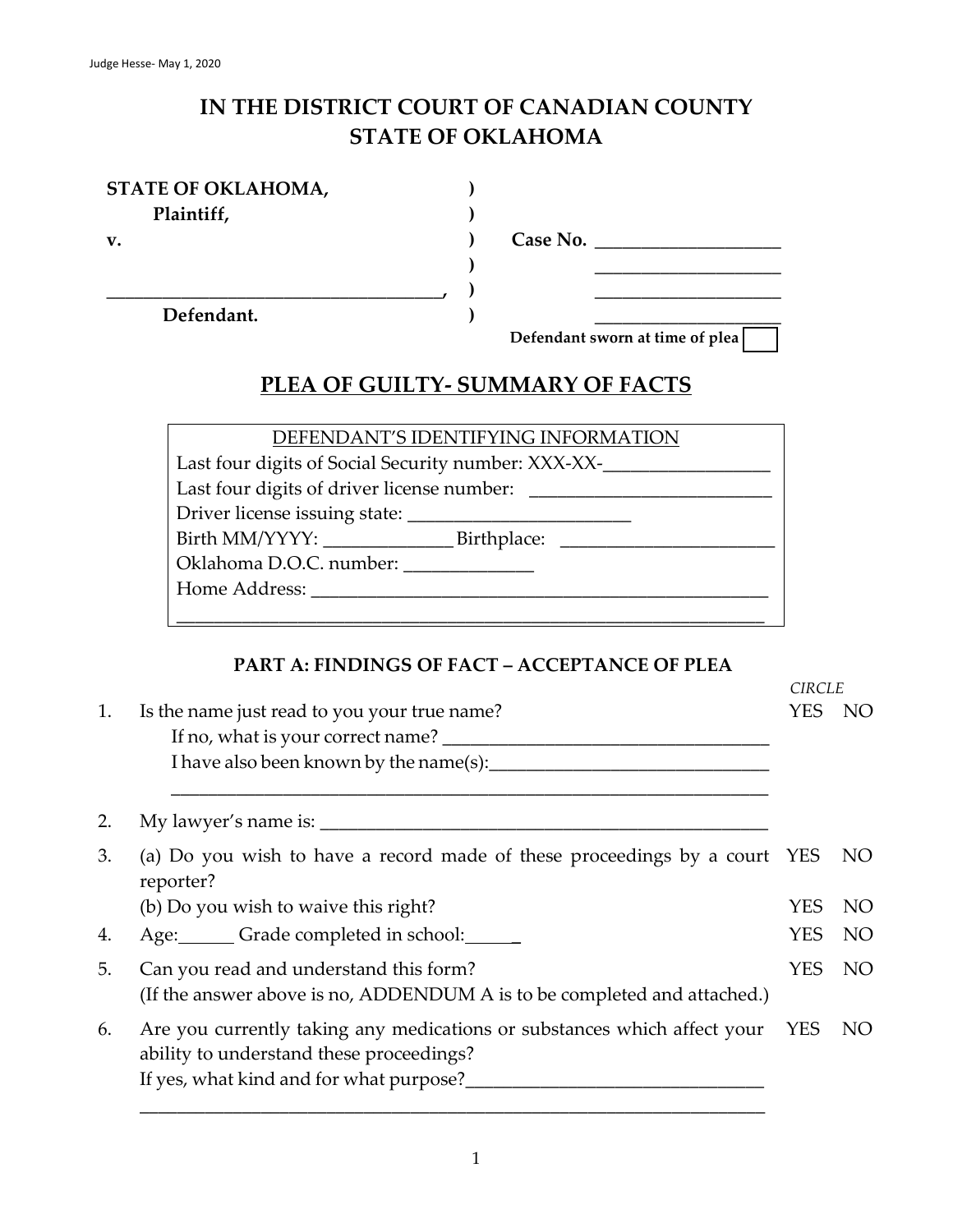| 7.  | Have you been prescribed any medication that you should be taking, but YES<br>you are not taking?                                                                                                                              |            | NO <sub>1</sub> |
|-----|--------------------------------------------------------------------------------------------------------------------------------------------------------------------------------------------------------------------------------|------------|-----------------|
| 8.  | Have you ever been treated by a doctor or health professional for mental YES<br>illness or confined in a hospital for mental illness?<br>If yes, list the doctor or health professional, place, and when occurred:             |            | NO <sub>1</sub> |
| 9.  | Do you understand the nature and consequences of this proceeding?                                                                                                                                                              | <b>YES</b> | NO <sub>1</sub> |
| 10. | Have you received a copy of the Information and read its allegations?                                                                                                                                                          | <b>YES</b> | <b>NO</b>       |
| 11. | Does the State move to dismiss or amend any case(s) or count(s) in the<br>Information or on page 2 of the Information? If yes, set forth the cases/counts<br>dismissed or amended.                                             | <b>YES</b> | <b>NO</b>       |
| 12. | A. Do you understand you are charged with:<br>Crime Statutory Reference                                                                                                                                                        | <b>YES</b> | NO              |
|     | $(1)$ $\qquad \qquad 0.5. \, \text{\S}$                                                                                                                                                                                        |            |                 |
|     | $(2)$ $\qquad \qquad 0.5. \, \text{\AA}$<br>$(3)$ $\qquad \qquad$ 0.5. §                                                                                                                                                       |            |                 |
|     | $(4)$ O.S. §                                                                                                                                                                                                                   |            |                 |
|     | $\frac{1}{2}$ 0.5. §<br>(5)                                                                                                                                                                                                    |            |                 |
|     | For additional charges: List any additional charges on a separate sheet and<br>label as PLEA OF GUILTY ADDENDUM B.                                                                                                             |            |                 |
|     | B. Are you charged after former conviction of a felony? If yes, list the YES NO<br>felony(ies) charged:<br><u> 1980 - Jan Barbara, martin da basar da basar da basar da basar da basar da basar da basar da basar da basar</u> |            |                 |
| 13. | Have you previously been convicted of a felony not listed above?<br>If yes, when, where and for what felony/felonies? ______________________________                                                                           | <b>YES</b> | NO.             |
| 14. | Do you waive any jurisdictional limitations of a special judge accepting your<br>plea and sentencing you? (felony case only)                                                                                                   | <b>YES</b> | NO <sub>1</sub> |
| 15. | Do you understand that if you are not a citizen of the United States entering<br>a plea may carry adverse immigration consequences, including deportation?                                                                     | <b>YES</b> | NO <sub>1</sub> |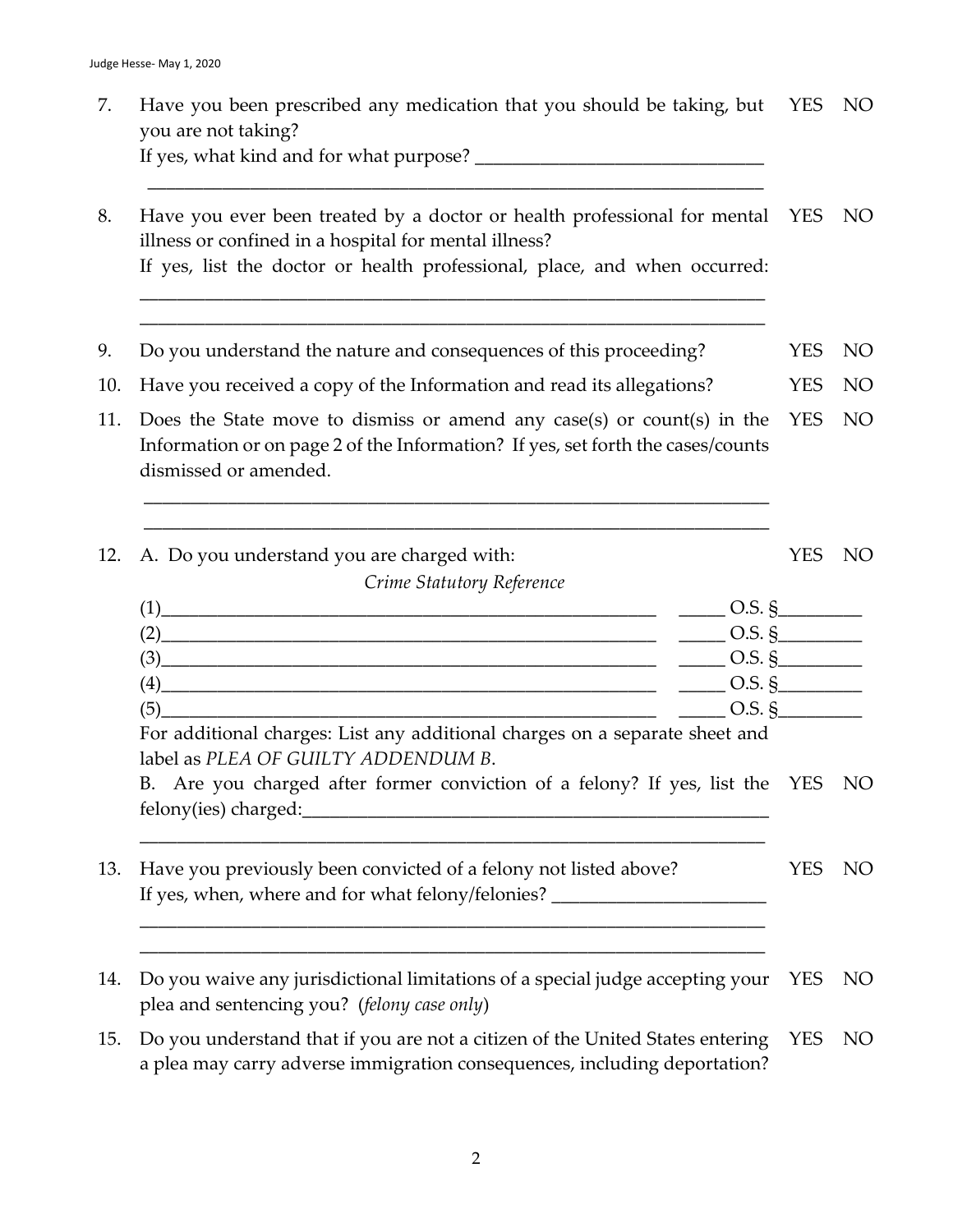16. \_\_\_\_ (Check if applicable) Do you understand you are subject to the Delayed Sentencing Program for Young Adults and what that sentencing program involves? YES NO

 (Check if applicable) Do you understand that upon a conviction on a plea of guilty to the offense(s) of you will be required to serve a minimum sentence of: YES NO

 85% of the sentence of imprisonment imposed before being eligible for parole consideration and are not eligible for earned or other type of credits which will have the effect of reducing the length of sentence to less than 85% of the sentence imposed? YES NO

 % of the sentence of imprisonment imposed or received prior to becoming eligible for state correctional earned credits toward completion of your sentence or eligibility for parole? YES NO

 (Check if applicable) Do you understand that a conviction on a plea of YES NO guilty to the offense(s) of will subject you to mandatory compliance with the Oklahoma Sex Offender Registration Act?

 (Check if applicable) Do you understand that any person sentenced to imprisonment for two (2) years or more for the offense(s) of \_\_\_\_\_\_\_\_\_\_\_\_\_\_\_\_\_\_\_\_\_\_\_\_\_\_\_\_\_\_\_\_\_\_\_\_\_\_\_ , involving sexual abuse, sexual exploitation, or illegal sexual conduct, shall be required to serve a term of post-imprisonment supervision for at least three (3) years under conditions determined by the Department of Corrections in addition to the actual term of imprisonment. There will be no post-imprisonment supervision for a sentence of life or life without the possibility of parole for offenses involving sexual abuse, sexual exploitation, or illegal sexual conduct. YES NO

 (Check if applicable) Do you understand that a conviction on a plea of guilty to the offense(s) of will subject you to mandatory compliance with the Oklahoma Methamphetamine Offender Registry Act? YES NO

 (Check if applicable) Do you understand that the Court is required to include in the sentence of any person convicted of a felony and sentenced to a term of imprisonment after November 1, 2012, a term of post-imprisonment supervision. The post-imprisonment supervision shall be for a period of not less than nine (9) months nor more than one (1) year following confinement of the person and shall be served under conditions prescribed by the Department of Corrections. There will be no post-imprisonment supervision for a sentence of life without the possibility of parole. YES NO

3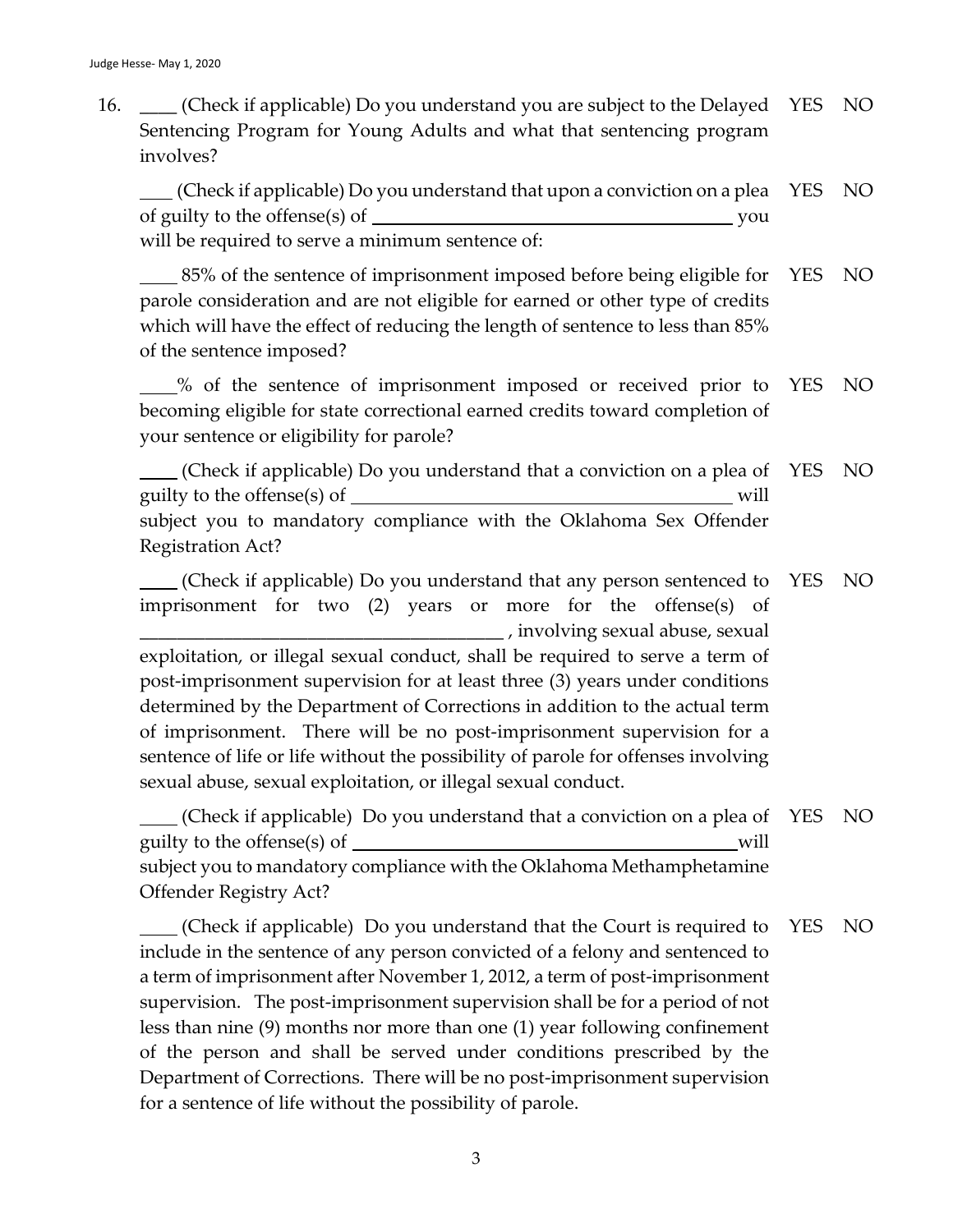- 17. What is/are the charge(s) to which the defendant is/are entering a plea today?
	- $(1)$  $(2)$   $\overline{\phantom{a}}$ (3) \_\_\_\_\_\_\_\_\_\_\_\_\_\_\_\_\_\_\_\_\_\_\_\_\_\_\_\_\_\_\_\_\_\_\_\_\_\_\_\_\_\_\_\_\_\_\_\_\_\_\_\_\_\_\_\_\_\_\_\_\_\_\_\_
	- $(4)$   $\overline{\phantom{a}}$
	- (5) \_\_\_\_\_\_\_\_\_\_\_\_\_\_\_\_\_\_\_\_\_\_\_\_\_\_\_\_\_\_\_\_\_\_\_\_\_\_\_\_\_\_\_\_\_\_\_\_\_\_\_\_\_\_\_\_\_\_\_\_\_\_\_\_
- 18. Do you understand the range of punishment for the crime(s) is/are: (List in same order as in No. 17 above)?
	- (1) Minimum of  $\_\_\_\_$  to a maximum of  $\_\_\_\_$  and/or a fine of  $\frac{1}{2}$ . YES NO
	- (2) Minimum of  $\_\_\_\_$  to a maximum of  $\_\_\_\_$  and/or a fine of  $\_\_\_\_\_\_\$ . YES NO
	- (3) Minimum of  $\_\_\_\_$  to a maximum of  $\_\_\_\_$  and/or a fine of  $\frac{1}{2}$ . YES NO
	- (4) Minimum of  $\_\_\_\_$  to a maximum of  $\_\_\_\$  and/or a fine of  $\frac{1}{2}$ . YES NO
	- (5) Minimum of  $\qquad \qquad$  to a maximum of  $\qquad \qquad$  and/or a fine of \$ $\qquad \qquad$  YES NO
- 19. *Read the following statements*: You have the right to a speedy trial before a jury for the determination of whether you are guilty or not guilty and if you request, to determine sentence. At the trial:
	- (1) You have the right to have a lawyer represent you, either one you hire yourself, or if you are indigent a court appointed attorney.
	- (2) You are presumed to be innocent of the charges.
	- (3) You may remain silent or, if you choose, you may testify on your own behalf.
	- (4) You have the right to see and hear all witnesses called to testify against you and the right to cross-examine them.

(5) You may have your witnesses ordered to appear in court to testify and present evidence of any defense you have to these charges.

(6) The State is required to prove your guilt beyond a reasonable doubt.

(7) The verdict of guilty or not guilty decided by a jury must be unanimous. However, you can waive a jury trial and, if all parties agree, the case could be tried by a Judge alone who would decide if you were guilty or not guilty and if guilty, the appropriate punishment.

Do you understand each of these rights? The VES NO

- 20. Do you understand by entering a plea of guilty you give up these rights? YES NO
- 21. Do you understand that a plea of guilty could increase punishment in any future case committed after this plea? YES NO
- 22. Have you talked over the charge(s) with your lawyer, advised him/her regarding any defense you may have to the charges and had his/her advice? YES NO
- 23. Do you believe your lawyer has effectively assisted you in this case and are YES NOyou satisfied with his/her advice?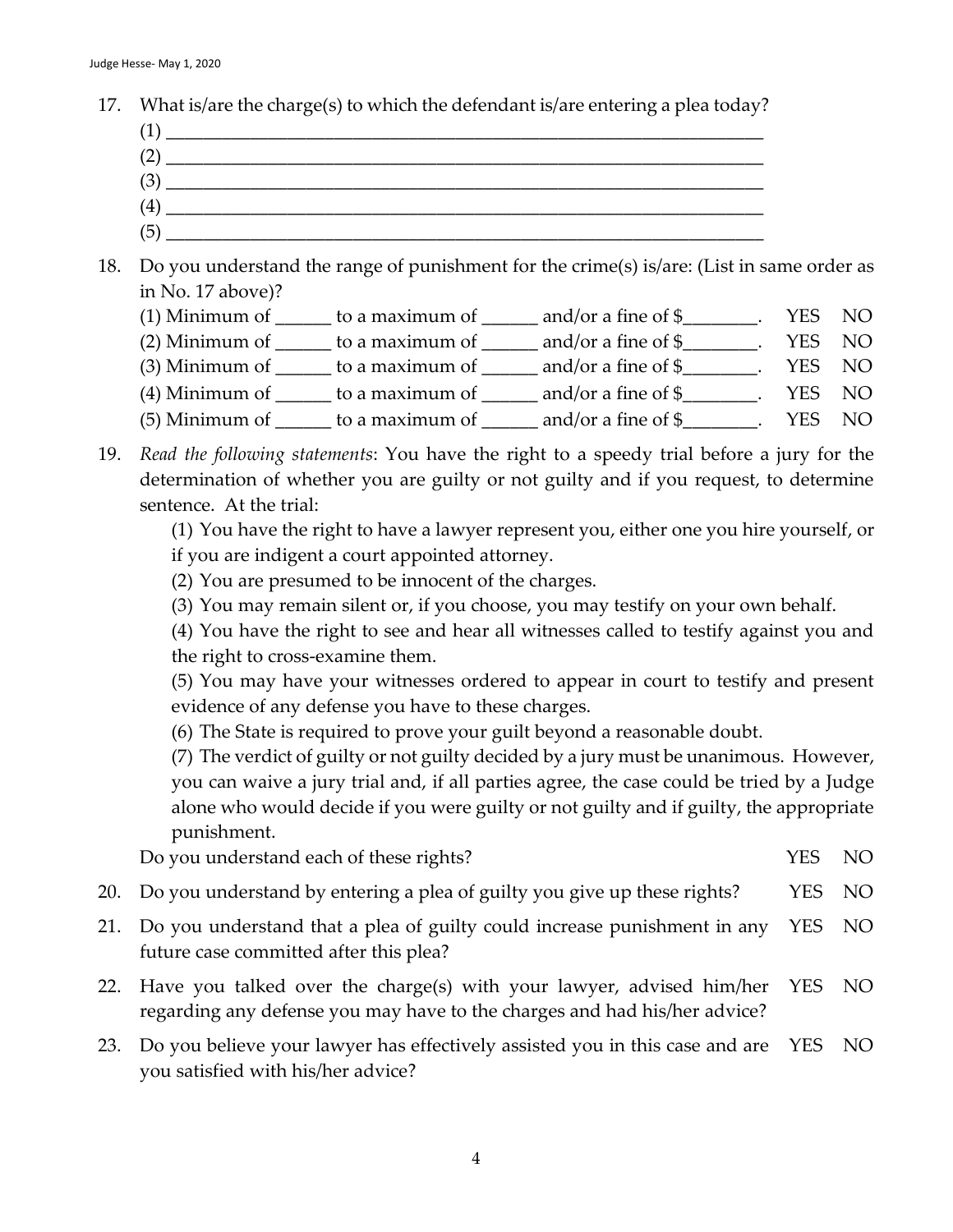| 24. Do you wish to change your plea of not guilty to guilty and give up your YES NO |        |  |
|-------------------------------------------------------------------------------------|--------|--|
| right to a jury trial and all other previously explained constitutional rights?     |        |  |
| 25. Is there a plea agreement?                                                      | YES NO |  |

\_\_\_\_\_\_\_\_\_\_\_\_\_\_\_\_\_\_\_\_\_\_\_\_\_\_\_\_\_\_\_\_\_\_\_\_\_\_\_\_\_\_\_\_\_\_\_\_\_\_\_\_\_\_\_\_\_\_\_\_\_\_\_\_\_\_\_\_\_\_\_\_\_\_\_\_\_\_ \_\_\_\_\_\_\_\_\_\_\_\_\_\_\_\_\_\_\_\_\_\_\_\_\_\_\_\_\_\_\_\_\_\_\_\_\_\_\_\_\_\_\_\_\_\_\_\_\_\_\_\_\_\_\_\_\_\_\_\_\_\_\_\_\_\_\_\_\_\_\_\_\_\_\_\_\_\_ \_\_\_\_\_\_\_\_\_\_\_\_\_\_\_\_\_\_\_\_\_\_\_\_\_\_\_\_\_\_\_\_\_\_\_\_\_\_\_\_\_\_\_\_\_\_\_\_\_\_\_\_\_\_\_\_\_\_\_\_\_\_\_\_\_\_\_\_\_\_\_\_\_\_\_\_\_\_

| 26. Do you understand the Court is not bound by any agreement or YES NO                |  |
|----------------------------------------------------------------------------------------|--|
| recommendation and if the Court does not accept the plea agreement, you                |  |
| have the right to withdraw your plea of guilty?                                        |  |
| 27. Do you understand that if there is no plea agreement the Court can sentence YES NO |  |
| you within the range of punishment stated in question 18?                              |  |

28. Do you understand your plea of guilty to the charge(s) is/are after: (check YES NO one)

\_\_\_\_\_\_\_\_\_\_\_\_\_\_\_\_\_\_\_\_\_\_\_\_\_\_\_\_\_\_\_\_\_\_\_\_\_\_\_\_\_\_\_\_\_\_\_\_\_\_\_\_\_\_\_\_\_\_\_\_\_\_\_\_ \_\_\_\_\_\_\_\_\_\_\_\_\_\_\_\_\_\_\_\_\_\_\_\_\_\_\_\_\_\_\_\_\_\_\_\_\_\_\_\_\_\_\_\_\_\_\_\_\_\_\_\_\_\_\_\_\_\_\_\_\_\_\_\_

\_\_\_\_\_\_\_\_\_\_\_\_\_\_\_\_\_\_\_\_\_\_\_\_\_\_\_\_\_\_\_\_\_\_\_\_\_\_\_\_\_\_\_\_\_\_\_\_\_\_\_\_\_\_\_\_\_\_\_\_\_\_\_\_\_\_\_ \_\_\_\_\_\_\_\_\_\_\_\_\_\_\_\_\_\_\_\_\_\_\_\_\_\_\_\_\_\_\_\_\_\_\_\_\_\_\_\_\_\_\_\_\_\_\_\_\_\_\_\_\_\_\_\_\_\_\_\_\_\_\_\_\_\_\_

\_\_\_\_\_\_\_\_\_\_\_\_\_\_\_\_\_\_\_\_\_\_\_\_\_\_\_\_\_\_\_\_\_\_\_\_\_\_\_\_\_\_\_\_\_\_\_\_\_\_\_\_\_\_\_\_\_\_\_\_\_\_\_\_\_\_\_ \_\_\_\_\_\_\_\_\_\_\_\_\_\_\_\_\_\_\_\_\_\_\_\_\_\_\_\_\_\_\_\_\_\_\_\_\_\_\_\_\_\_\_\_\_\_\_\_\_\_\_\_\_\_\_\_\_\_\_\_\_\_\_\_\_\_\_ \_\_\_\_\_\_\_\_\_\_\_\_\_\_\_\_\_\_\_\_\_\_\_\_\_\_\_\_\_\_\_\_\_\_\_\_\_\_\_\_\_\_\_\_\_\_\_\_\_\_\_\_\_\_\_\_\_\_\_\_\_\_\_\_\_\_\_

- ( ) no prior felony conviction
- ( ) one (1) prior felony conviction
- ( ) two (2) or more prior felony convictions

What is your understanding of the plea agreement?

List prior felony convictions to which pleading: \_\_\_\_\_\_\_\_\_\_\_\_\_\_\_\_\_\_\_\_\_\_\_\_\_\_\_\_\_\_\_

- 29. What (is) (are) your plea(s) to the charge(s) (and to each one of them)?
- 30. Did you commit the acts as charged in the Information? State the factual basis for your plea(s) (attach additional page as needed, labeled as ADDENDUM C): *In Canadian County, on or about* \_\_\_\_\_\_\_\_\_\_\_\_\_\_ YES NO
- 31. Have you been forced, abused, mistreated, or promised anything by anyone YES NO to have you enter your plea(s)?
- 32. Do you plead guilty of your own free will and without any coercion or compulsion of any kind? YES NO
- 33. If you are entering a plea to a felony offense, you have a right to a Pre-Sentence Investigation Report which would contain the circumstances of the offense, any criminal record, social history and other background information about you. Do you want to have the Report? YES NO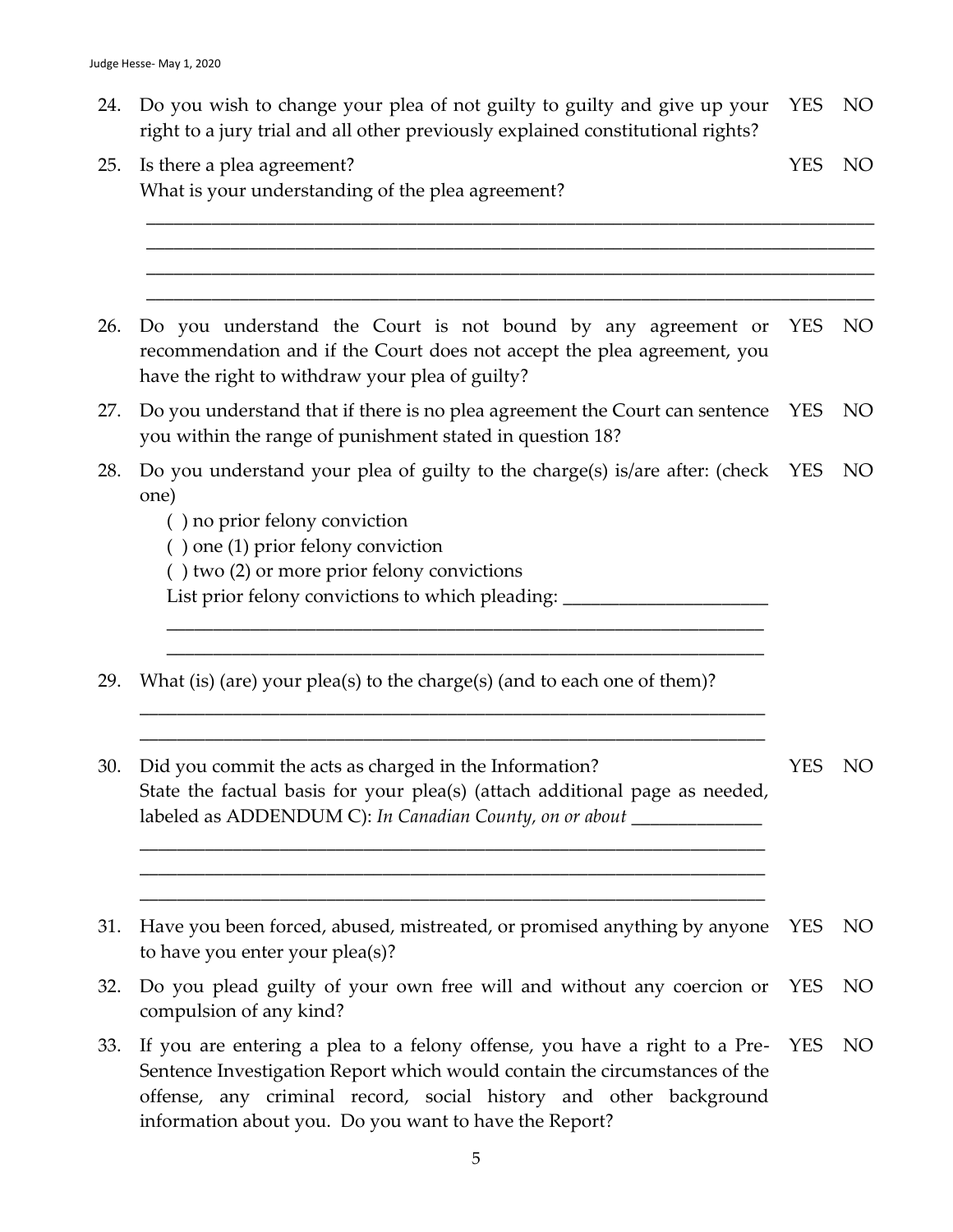34. (a) Do you have any additional statements to make to the Court? YES NO

(b) Is there any legal reason you should not be sentenced now? YES NO

HAVING BEEN SWORN, I, the Defendant whose signature appears below, make the following statements under oath:

1. *Check one*:

- \_\_\_\_\_ (a) I have read, understood and completed this form.
- \_\_\_\_\_ (b) My attorney completed this form and we have gone over the form and I understand its contents and agree with the answers. See Addendum A.
- \_\_\_\_\_ (c) The Court completed this form for me and inserted my answers to the questions.
- 2. The answers are true and correct.

3. I understand that I may be prosecuted for perjury if I have made false statements to this Court.

# DEFENDANT

I acknowledge this \_\_\_\_\_\_ day of \_\_\_\_\_\_\_\_\_\_\_\_\_\_\_\_\_\_\_\_\_\_, 20\_\_\_\_.

# JUDGE OF THE DISTRICT COURT

35. I, the undersigned attorney for the Defendant, believe the Defendant understands the nature, purpose and consequence of this proceeding. (S)He is able to assist me in formulating any defense to the charge(s). I am satisfied that the Defendant's waivers and plea(s) of guilty are voluntarily given and he/she has been informed of all legal and constitutional rights.

# ATTORNEY FOR DEFENDANT

#### PROSECUTOR'S STATEMENTS

- 36. The sentence recommended in question 25 is stated correctly. I believe the recommendation is fair to the State of Oklahoma.
- 37. Offer of Proof (*Nolo contendere* plea):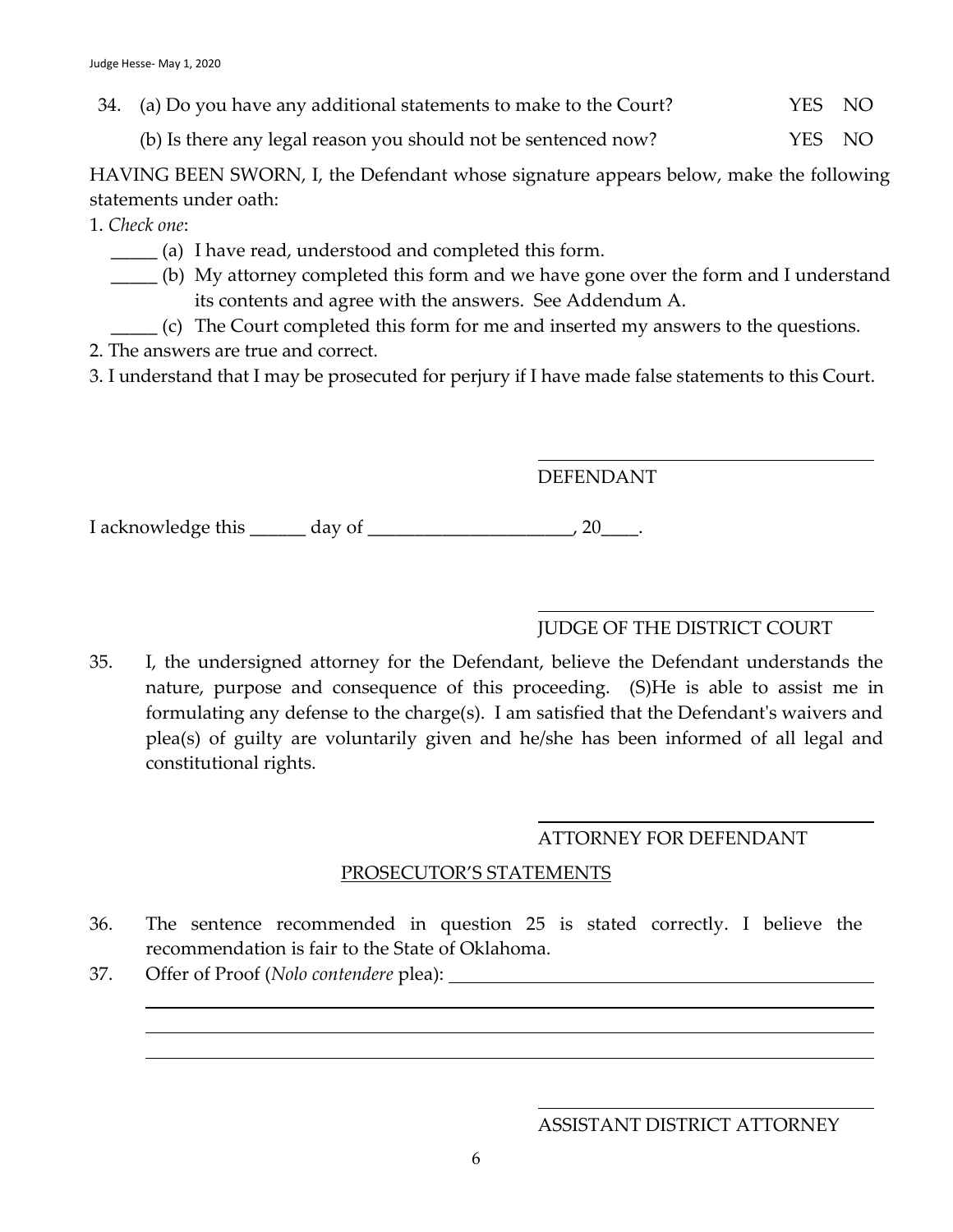#### **THE COURT FINDS AS FOLLOWS:**

38. A. The Defendant was sworn and responded to questions under oath.

B. The Defendant understands the nature, purpose and consequences of this proceeding.

C. The Defendant's plea(s) of  $\qquad \qquad$  is/are knowingly and voluntarily entered and accepted by the Court.

D. The Defendant is competent for the purpose of this hearing.

E. A factual basis exists for the plea(s) (and former conviction(s), if applicable).

F. The Defendant is guilty as charged: (check as appropriate)

- ( )after no prior felony convictions.
- ( )after one (1) prior felony conviction.
- ( )after two (2) or more prior felony convictions.

G. Sentencing or order deferring sentence shall be: imposed instanter ( ); or continued until \_\_\_\_\_\_ day of \_\_\_\_\_\_\_\_\_\_\_\_\_\_\_\_\_\_\_\_\_\_, 20\_\_\_\_\_, at \_\_ .m.

If the Pre-Sentence Investigation and Report is requested, it shall be provided to the Court by the  $\_\_\_\_\_\$  day of  $\_\_\_\_\_\_\_\_\_\_\_$  20 $\_\_\_\_\_\$ .

H. Defendant is committed to:

- **The RID Program**
- **The FORT Program**
- The Delayed Sentencing Program for Young Adults

**DONE IN OPEN COURT** this \_\_\_\_\_\_\_ day of \_\_\_\_\_\_\_\_\_\_\_\_\_\_\_\_\_\_\_\_\_\_\_, 20\_\_\_\_\_\_.

# Court Reporter  $\qquad \qquad \text{IUDGE OF THE DISTRICT COURT}$

Deputy Court Clerk Name of Judge Typed or Printed

\_\_\_\_\_\_\_\_\_\_\_\_\_\_\_\_\_\_\_\_\_\_\_\_\_\_\_\_\_\_\_\_ \_\_\_\_\_\_\_\_\_\_\_\_\_\_\_\_\_\_\_\_\_\_\_\_\_\_\_\_\_\_\_\_

\_\_\_\_\_\_\_\_\_\_\_\_\_\_\_\_\_\_\_\_\_\_\_\_\_\_\_\_\_\_\_\_ \_\_\_\_\_\_\_\_\_\_\_\_\_\_\_\_\_\_\_\_\_\_\_\_\_\_\_\_\_\_\_\_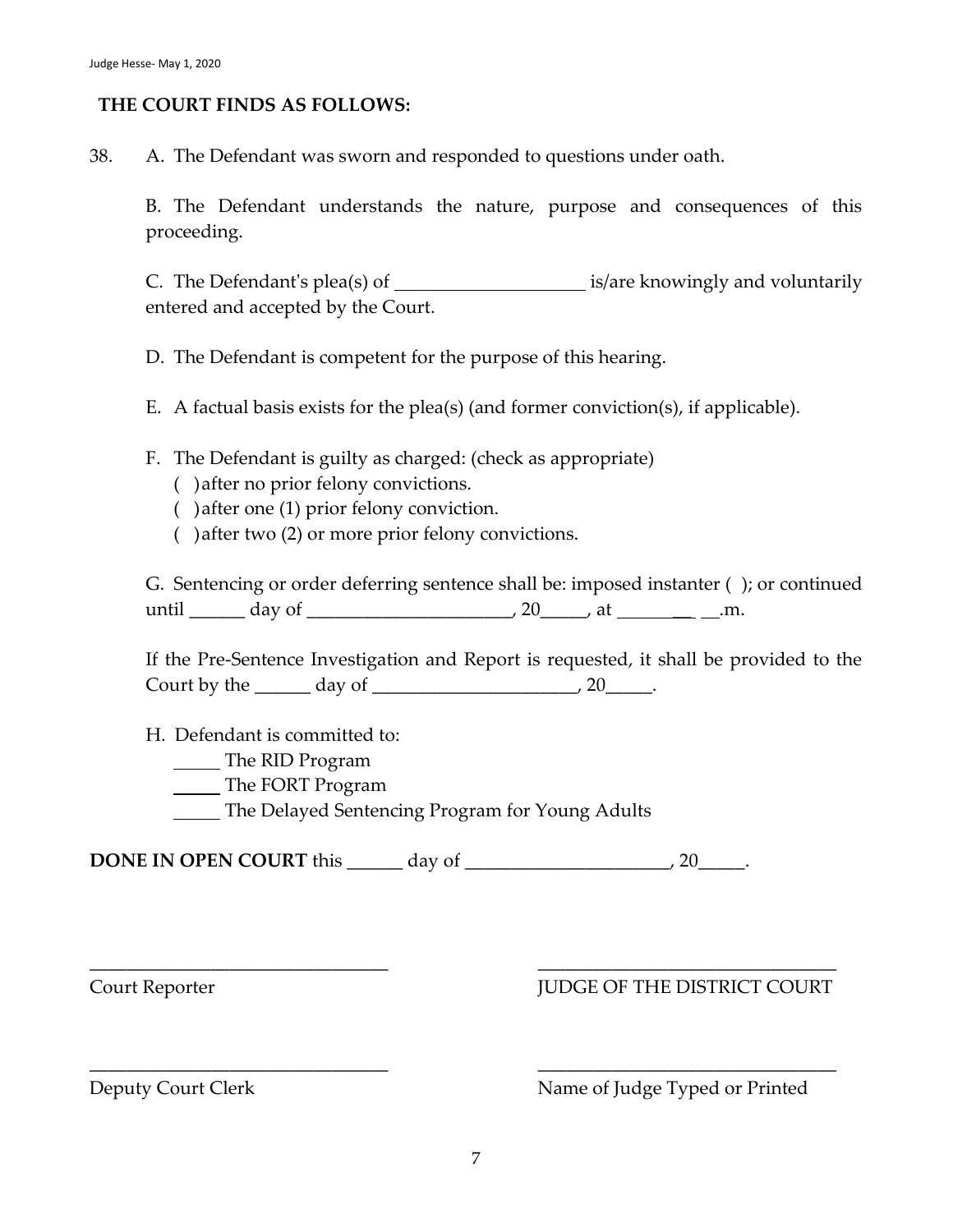#### **PART B: SENTENCE ON PLEA C**

| Case No. |  |
|----------|--|
| State v  |  |
| Date:    |  |

#### **THE COURT SENTENCES THE DEFENDANT AS FOLLOWS**

#### **TIME TO SERVE**

1. You are sentenced to confinement under the supervision of the Department of Corrections for a term of years as follows: (list in same order as in question No. 17 in Part A).

| $(1) \begin{tabular}{l} \hline \rule[1em]{1em}{1em} \rule[1em]{1em}{1em} \rule[1em]{1em}{1em} \rule[1em]{1em}{1em} \rule[1em]{1em}{1em} \rule[1em]{1em}{1em} \rule[1em]{1em}{1em} \rule[1em]{1em}{1em} \rule[1em]{1em}{1em} \rule[1em]{1em}{1em} \rule[1em]{1em}{1em} \rule[1em]{1em}{1em} \rule[1em]{1em}{1em} \rule[1em]{1em}{1em} \rule[1em]{1em}{1em} \rule[1em]{1em}{1em} \rule[1em]{1em}{1em} \rule$ |  |
|------------------------------------------------------------------------------------------------------------------------------------------------------------------------------------------------------------------------------------------------------------------------------------------------------------------------------------------------------------------------------------------------------------|--|
| $\begin{tabular}{ c c c c } \hline $\left( 2\right) & $\ldots$ & $\ldots$ & $\ldots$ & $\ldots$ \\ \hline \end{tabular}$                                                                                                                                                                                                                                                                                   |  |
| $(3) \begin{tabular}{c} \hline \rule[1pt]{1em}{12pt} \rule[1pt]{1em}{12pt} \rule[1pt]{1em}{12pt} \rule[1pt]{1em}{12pt} \rule[1pt]{1em}{12pt} \rule[1pt]{1em}{12pt} \rule[1pt]{1em}{12pt} \rule[1pt]{1em}{12pt} \rule[1pt]{1em}{12pt} \rule[1pt]{1em}{12pt} \rule[1pt]{1em}{12pt} \rule[1pt]{1em}{12pt} \rule[1pt]{1em}{12pt} \rule[1pt]{1em}{12pt} \rule[1pt]{1em}{12pt} \rule[1pt]{1em}{12$               |  |
| $\begin{picture}(4) \put(0,0){\dashbox{0.5}(6,0){ }} \put(15,0){\dashbox{0.5}(6,0){ }} \put(25,0){\dashbox{0.5}(6,0){ }} \put(35,0){\dashbox{0.5}(6,0){ }} \put(45,0){\dashbox{0.5}(6,0){ }} \put(55,0){\dashbox{0.5}(6,0){ }} \put(65,0){\dashbox{0.5}(6,0){ }} \put(65,0){\dashbox{0.5}(6,0){ }} \put(65,0){\dashbox{0.5}(6,0){ }} \put(65,0){\dashbox{0.5}(6,0){ }} \put(6$                             |  |
|                                                                                                                                                                                                                                                                                                                                                                                                            |  |

Upon release from such confinement, you shall serve a term of post-imprisonment supervision under conditions prescribed by the Department of Corrections for a period of:

\_\_\_\_\_\_\_\_\_\_\_\_\_\_\_\_\_\_\_\_\_\_\_\_\_\_\_\_\_\_\_\_\_\_\_\_\_\_\_\_\_\_\_\_\_\_\_\_\_\_\_\_\_\_\_\_\_\_\_\_\_\_\_\_\_\_\_\_\_\_\_\_\_\_\_\_\_\_\_\_\_\_

\_\_\_\_\_\_\_\_\_\_\_\_\_\_\_\_\_\_\_\_\_\_\_\_\_\_\_\_\_\_\_\_\_\_\_\_\_\_\_\_\_\_\_\_\_\_\_\_\_\_\_\_\_\_\_\_\_\_\_\_\_\_\_\_\_\_\_\_\_\_\_\_\_\_\_\_\_\_\_\_\_\_

| 2. The sentence(s) to run: $\_\_\_\_$ concurrently $\_\_\_\_\_$ | consecutively ______ not applicable |
|-----------------------------------------------------------------|-------------------------------------|
|                                                                 |                                     |

3. Defendant shall receive: \_\_\_\_\_ Credit for time served \_\_\_\_\_ No credit for time served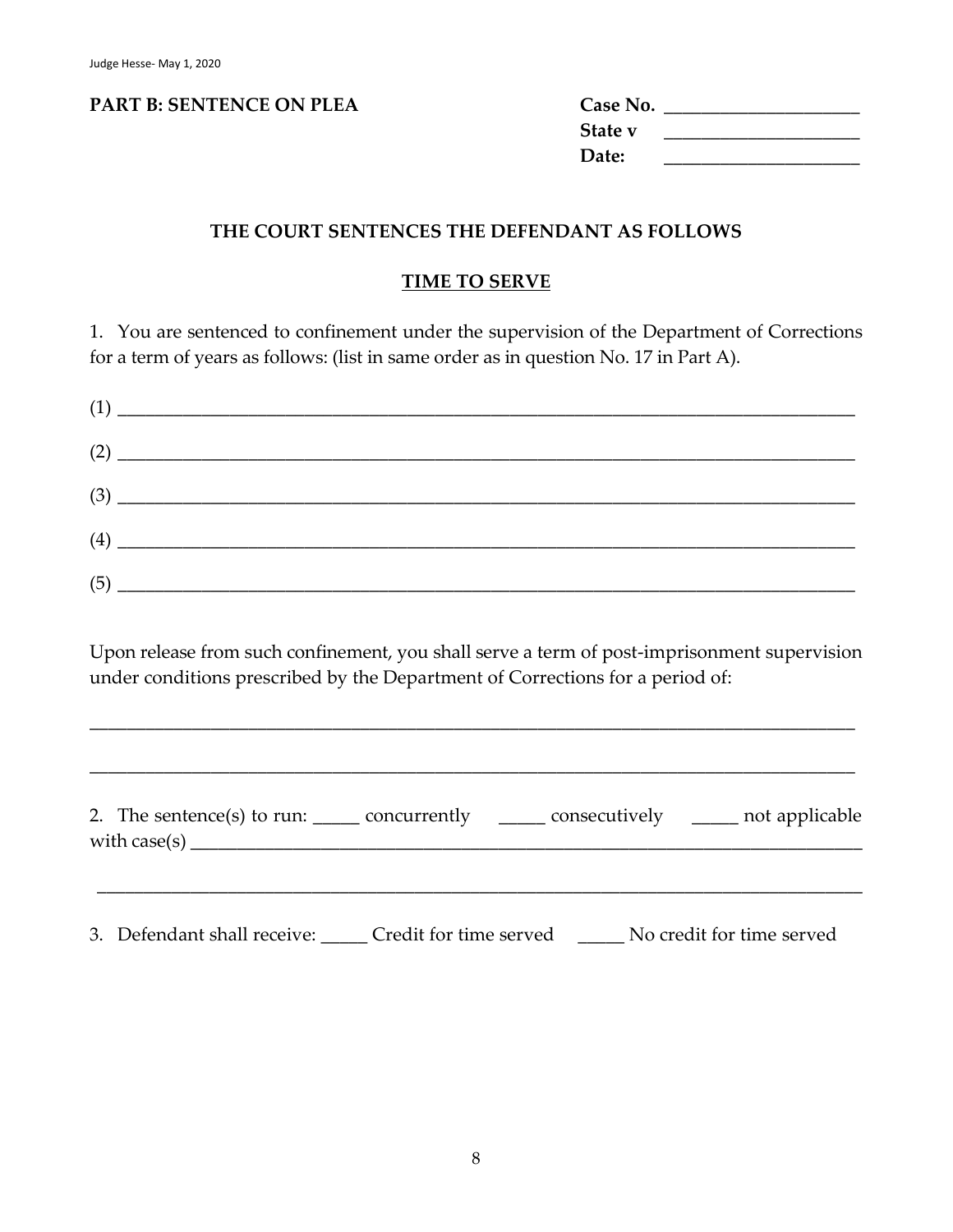#### **DEFERRED SENTENCE**

1. The sentencing date is deferred until \_\_\_\_\_\_\_\_\_\_\_\_\_\_\_\_\_\_\_\_\_, 20\_\_\_\_, at \_\_\_\_\_\_\_\_\_\_ \_\_\_.m.

2. You will/will not be supervised. The terms set forth in the Rules and Conditions of Probation shall be the rules you must follow during the period of deferment.

3. The Court also orders: \_\_\_\_\_\_\_\_\_\_\_\_\_\_\_\_\_\_\_\_\_\_\_\_\_\_\_\_\_\_\_\_\_\_\_\_\_\_\_\_\_\_\_\_\_\_\_\_\_\_\_\_\_\_\_\_\_\_\_.

4. Serve in the Canadian County Jail.

# **SUSPENDED SENTENCE** *OR* **SUSPENDED AS TO PART**

1. You are sentenced to confinement under the supervision of the Department of Corrections for a term of years as follows: (list in same order as in question No. 17 in Part A).

| $(1) \begin{tabular}{l} \hline \rule[1em]{1em}{1em} \multicolumn{3}{c} {\textbf{(1)}} & \multicolumn{3}{c} {\textbf{(2)}} \\ \hline \rule[1em]{1em}{1em} \end{tabular}$                                                                                                                                                                                                                                                                                                           |
|-----------------------------------------------------------------------------------------------------------------------------------------------------------------------------------------------------------------------------------------------------------------------------------------------------------------------------------------------------------------------------------------------------------------------------------------------------------------------------------|
| $(2) \begin{tabular}{l} \hline \rule[1em]{1em}{0.4em} \rule[1em]{1em}{0.4em} \rule[1em]{1em}{0.4em} \rule[1em]{1em}{0.4em} \rule[1em]{1em}{0.4em} \rule[1em]{1em}{0.4em} \rule[1em]{1em}{0.4em} \rule[1em]{1em}{0.4em} \rule[1em]{1em}{0.4em} \rule[1em]{1em}{0.4em} \rule[1em]{1em}{0.4em} \rule[1em]{1em}{0.4em} \rule[1em]{1em}{0.4em} \rule[1em]{1em}{0.4em} \rule[1em]{1em}{0$                                                                                               |
| $(3) \begin{tabular}{c} \hline \rule[1em]{1em}{1em} \multicolumn{3}{c} \multicolumn{3}{c} \multicolumn{3}{c} \multicolumn{3}{c} \multicolumn{3}{c} \multicolumn{3}{c} \multicolumn{3}{c} \multicolumn{3}{c} \multicolumn{3}{c} \multicolumn{3}{c} \multicolumn{3}{c} \multicolumn{3}{c} \multicolumn{3}{c} \multicolumn{3}{c} \multicolumn{3}{c} \multicolumn{3}{c} \multicolumn{3}{c} \multicolumn{3}{c} \multicolumn{3}{c} \multicolumn{3}{c} \multicolumn{3}{c} \multicolumn{$ |
|                                                                                                                                                                                                                                                                                                                                                                                                                                                                                   |
|                                                                                                                                                                                                                                                                                                                                                                                                                                                                                   |
|                                                                                                                                                                                                                                                                                                                                                                                                                                                                                   |

2. To be suspended as follows:

(a) ALL SUSPENDED YES NO

(b) suspended *except* as to the first \_\_\_\_\_\_\_ (months)(years) of the term(s) during which time you are to be held in the custody of the Department of Corrections, the remainder of the sentence(s) to be suspended under the terms set forth in the Rules and Conditions of Probation.

 Said period of incarceration shall be in the custody of the Department of Corrections, to be served in the Canadian County Jail, in lieu of the Department of Corrections, pursuant to the Community Service Sentencing Program, 22 O.S. Section 991a – 4.1.

Defendant's term of incarceration shall be calculated as:

Calendar days with credit for good behavior only (57 O.S Section 65).

As calculated by the Sheriff with all implemented and allowable credits allowed by law.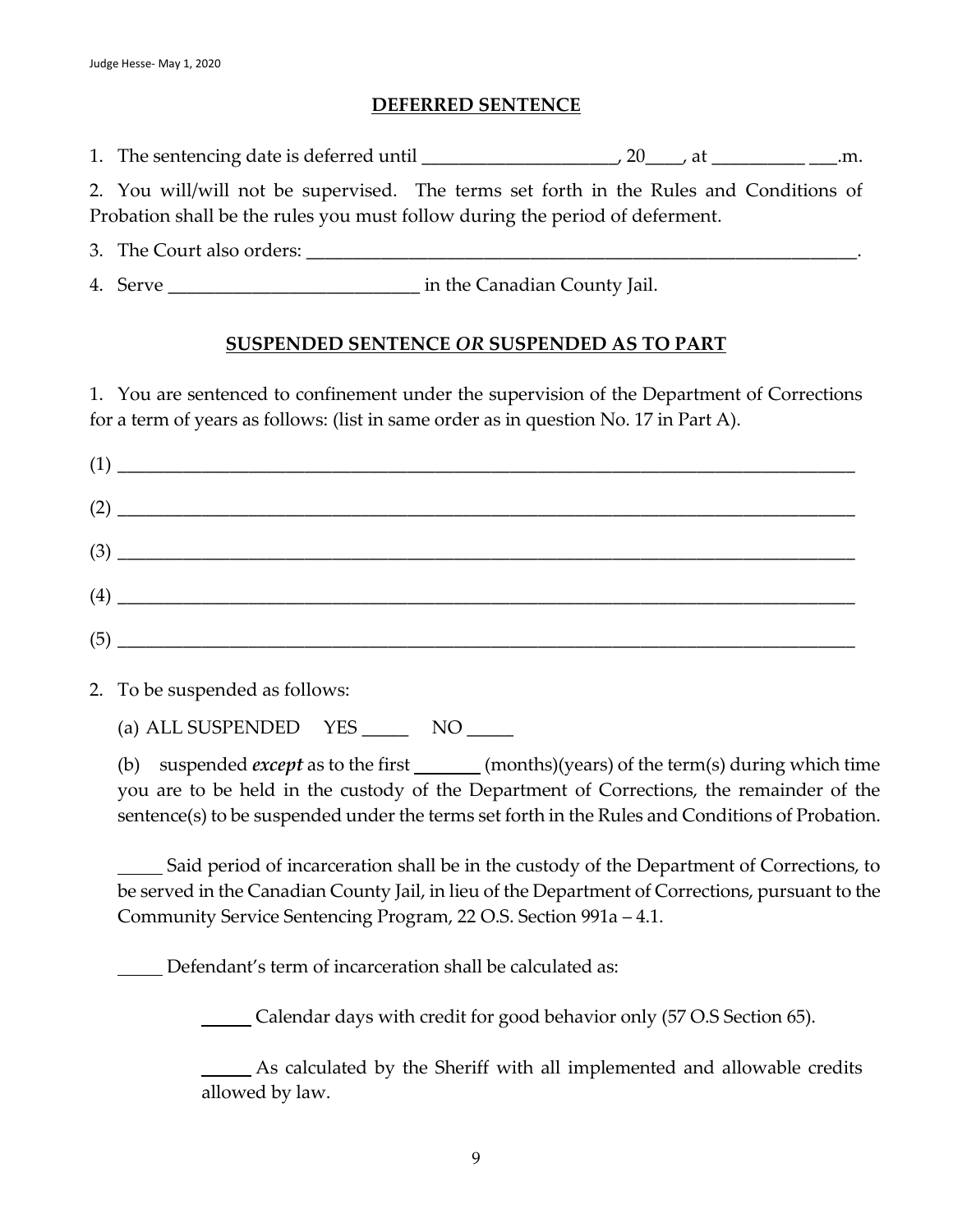| 2. The sentence(s) to run: ________ concurrently _______ consecutively _______ not applicable |
|-----------------------------------------------------------------------------------------------|
| 3. Defendant shall receive: Credit for time served No credit for time served                  |
| 4. The Court also orders:                                                                     |
|                                                                                               |

# **FINES AND COSTS**

You are to pay a fine(s), costs, fees and/or restitution to the Canadian County District Court Clerk as set out in ADDENDUM E which is attached and made a part of this Order.

# **COURT CLERK'S DUTY**

[TRIAL JUDGE TO COMPLETE THIS SECTION]

IT IS FURTHER ORDERED that the Clerk of this Court shall register or report the following circumstances in accordance with the applicable statutory authority:

( ) As to Count(s) \_\_\_\_\_\_\_, the defendant is ineligible to register to vote pursuant to Section 4- 101 of Title 26.

( ) Pursuant to Section 985.1 of Title 22, the Court departed from the mandatory minimum sentence of imprisonment as to Count(s)  $\qquad \qquad$ .

( ) As to Count(s) \_\_\_\_\_\_\_, the defendant is subject to the Methamphetamine Offender Registry requirements as set forth in Section 2-701 of Title 63.

( ) Defendant is a lawyer and certified copies of this document shall be transmitted to the Chief Justice of the Supreme Court and the General Counsel of the Bar Association within five (5) days as set forth in Rule 7.2 of the Oklahoma Rules of Professional Conduct, 5 O.S.Supp.2014, ch. 1, app. 1-A.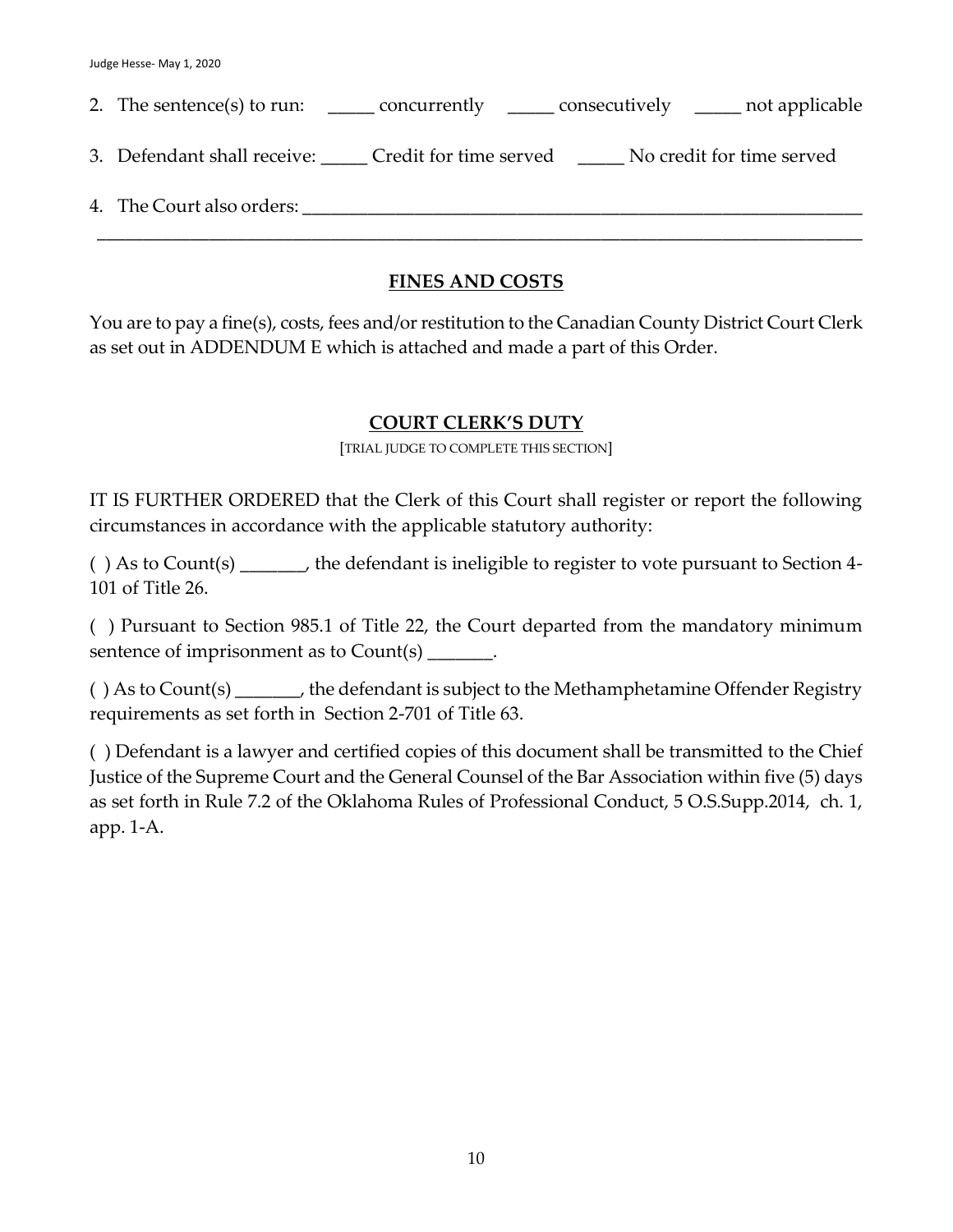# **NOTICE OF RIGHT TO APPEAL**

Sentence to Incarceration, Suspended or Deferred:

To appeal from this conviction, or order deferring sentence, on your plea of guilty, you must file in the District Court Clerk's Office a written Application to Withdraw your Plea of Guilty within ten (10) days from today's date. You must set forth in detail why you are requesting to withdraw your plea. The trial court must hold a hearing and rule upon your Application within thirty (30) days from the date it is filed. If the trial court denies your Application, you have the right to ask the Court of Criminal Appeals to review the District Court's denial by filing a Petition for Writ of Certiorari within ninety (90) days from the date of the denial. Within ten (10) days from the date the application to withdraw plea of guilty is denied, notice of intent to appeal and designation of record must be filed pursuant to Oklahoma Court of Criminal Appeals Rule 4.2(D). If you are indigent, you have the right to be represented on appeal by a court appointed attorney.

| Do you understand each of these rights to appeal?                                       | YES NO |  |
|-----------------------------------------------------------------------------------------|--------|--|
| Do you want to remain in the county jail ten (10) days before being taken to the YES NO |        |  |
| place of confinement?                                                                   |        |  |
| Have you fully understood the questions that have been asked?                           | YES NO |  |
| Have your answers been freely and voluntarily given?                                    | YES NO |  |

I ACKNOWLEDGE AND UNDERSTAND MY RIGHTS AND THE SENTENCE IMPOSED.

#### DEFENDANT

\_\_\_\_\_\_\_\_\_\_\_\_\_\_\_\_\_\_\_\_\_\_\_\_\_\_\_\_\_\_\_\_\_\_\_\_

I, the undersigned attorney, have advised the Defendant of his/her appellate rights.

|                                                            | <b>ATTORNEY FOR DEFENDANT</b>      |  |  |  |
|------------------------------------------------------------|------------------------------------|--|--|--|
| DONE IN OPEN COURT this<br>day of $\overline{\phantom{a}}$ | 20.                                |  |  |  |
| ASSISTANT DISTRICT ATTORNEY                                | <b>JUDGE OF THE DISTRICT COURT</b> |  |  |  |
| <b>ATTORNEY FOR DEFENDANT</b>                              | NAME OF JUDGE TYPED OR PRINTED     |  |  |  |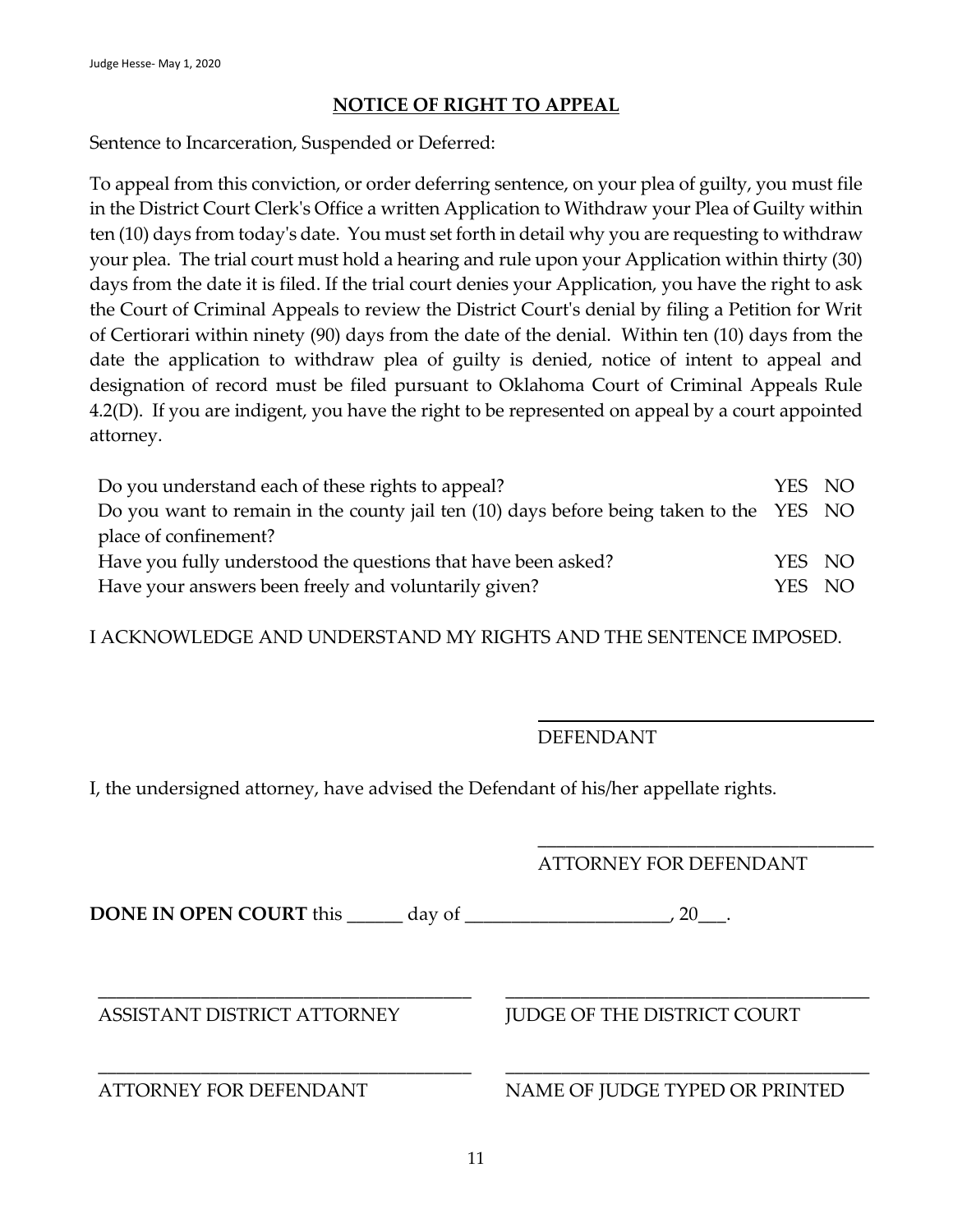#### **ADDENDUM A**

# **CERTIFICATE OF DEFENSE COUNSEL**

As the attorney for the defendant, I certify that:

1. The Defendant has stated to me that he/she is \_\_\_\_ able \_\_\_\_ unable to read and understand the attached form, and I have: (check appropriate option)

Determined the Defendant is able to understand the English language.

 Determined the Defendant is unable to understand the English language and obtained \_\_\_\_\_\_\_\_\_\_\_\_\_\_\_\_\_\_\_\_ to interpret.

2. I have read and fully explained to the Defendant the allegations contained in the Information in this case.

3. I have read and fully explained to the Defendant all of the questions in the Plea of Guilty/Summary of Facts and the answers to the questions set out in the Summary of Facts are the Defendant's answers.

4. To the best of my knowledge and belief the statements and declarations made by the Defendant are accurate and true and have been freely and voluntarily made.

Dated this  $\_\_\_\_\$  day of  $\_\_\_\_\_\_\_\_\_\_\_\_\_$  20  $\_\_\_\_\.\$ 

ATTORNEY FOR DEFENDANT

\_\_\_\_\_\_\_\_\_\_\_\_\_\_\_\_\_\_\_\_\_\_\_\_\_\_\_\_\_\_\_\_\_\_\_\_